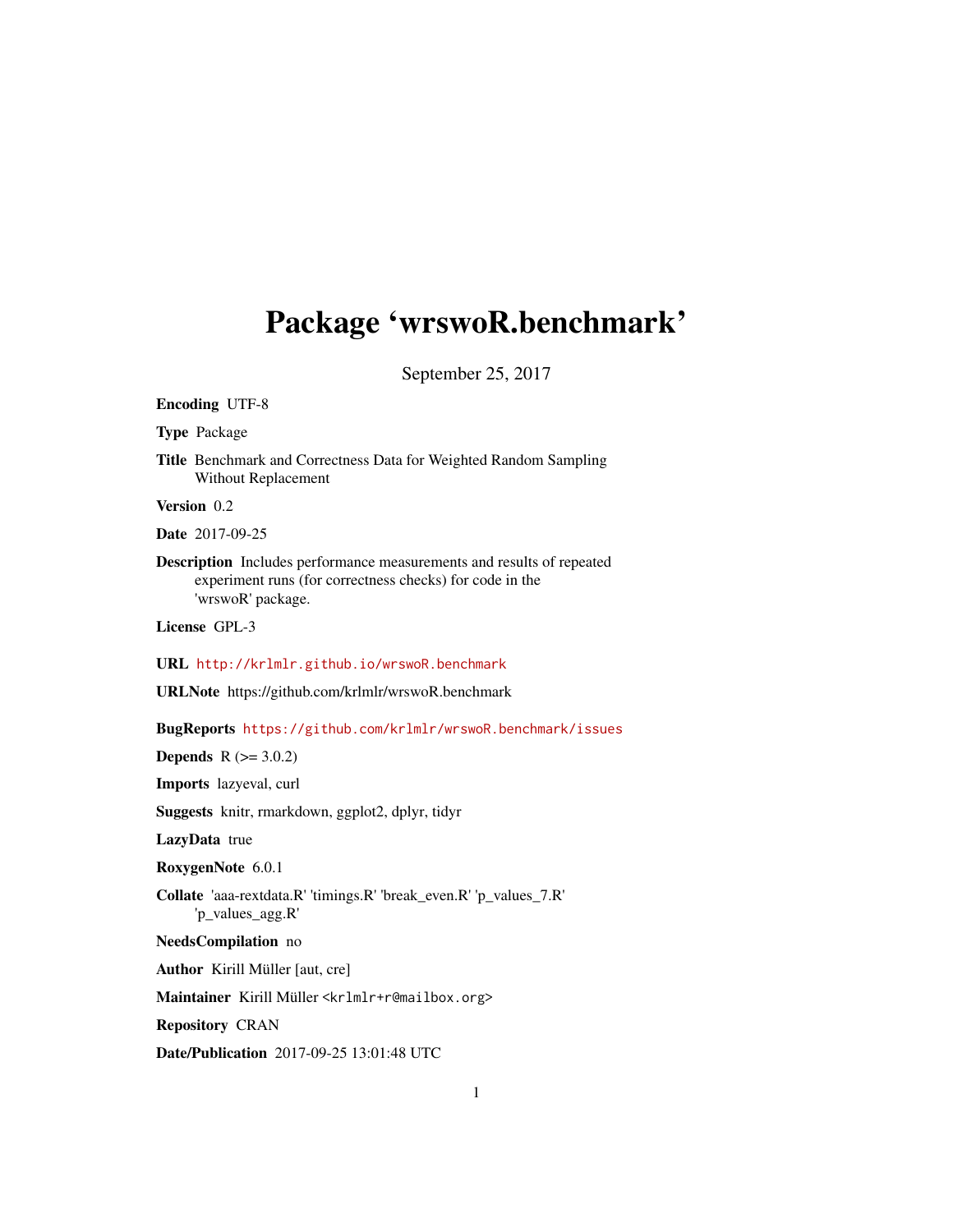# <span id="page-1-0"></span>R topics documented:

| Index |  |  |  |  |  |  |  |  |  |  |  |  |  |  |  |  |  |  |  |
|-------|--|--|--|--|--|--|--|--|--|--|--|--|--|--|--|--|--|--|--|
|       |  |  |  |  |  |  |  |  |  |  |  |  |  |  |  |  |  |  |  |
|       |  |  |  |  |  |  |  |  |  |  |  |  |  |  |  |  |  |  |  |
|       |  |  |  |  |  |  |  |  |  |  |  |  |  |  |  |  |  |  |  |

p\_values\_7 *P-values for n = 7*

#### Description

Created by data\_raw/p\_values\_7.R.

#### Examples

head(p\_values\_7)

p\_values\_agg *Aggregated p-values*

#### Description

Created by data\_raw/p\_values\_agg.R.

#### Examples

```
head(p_values_agg)
head(p_values_agg_agg)
```
timings *Run time data*

#### Description

Run times measured on an Intel(R) Xeon(R) CPU X5680 clocked at 3.33 GHz with 12 MB cache, running RedHat Enterprise Linux, R 3.2.3 and gcc 4.8.5, using version 0.4 of the wrswoR package. The data are created by the corresponding scripts in the data\_raw directory.

#### Usage

timings\_sort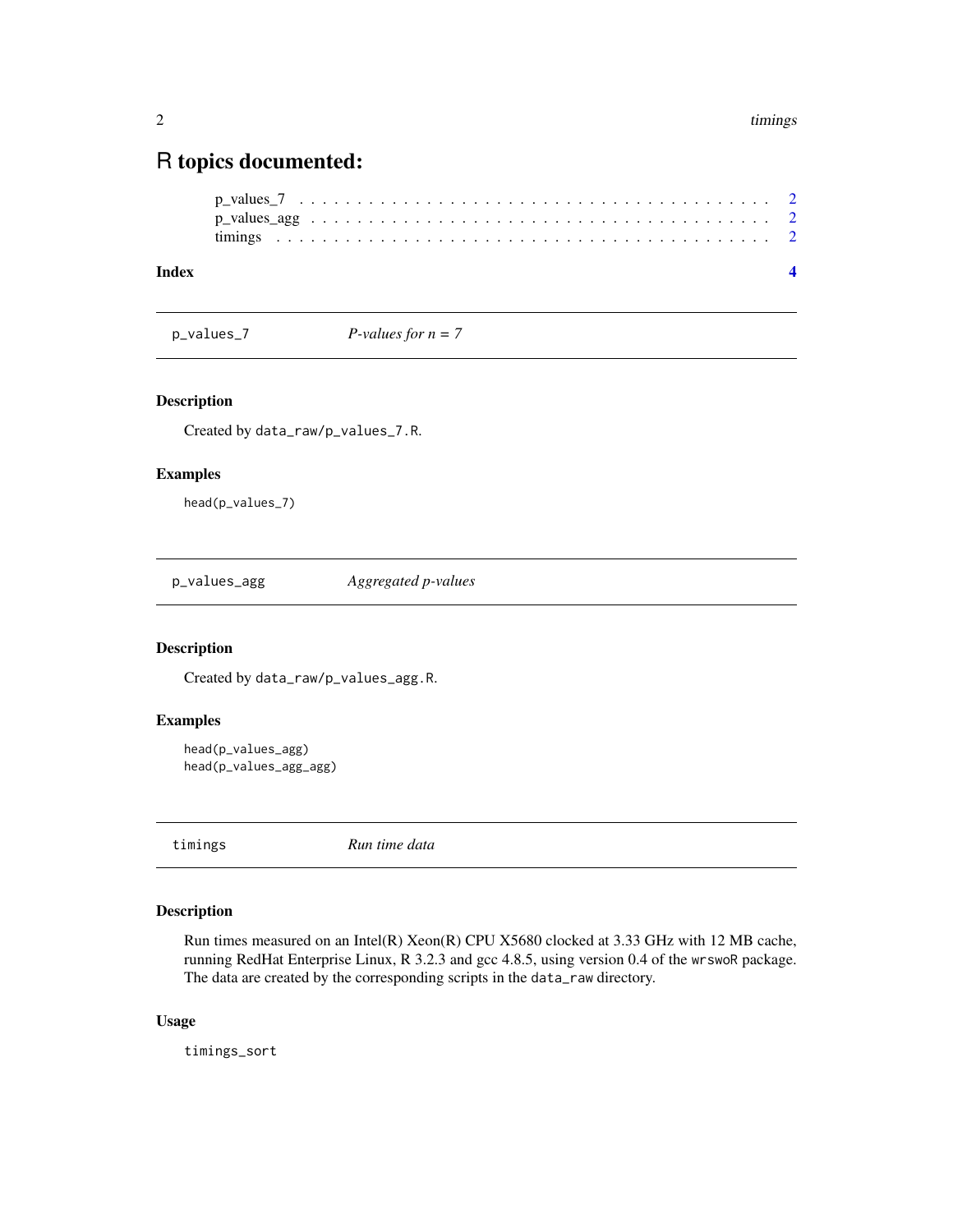#### timings 3

### Format

An object of class data. frame with 25200 rows and 5 columns.

#### Details

timings contains run times for a larger range of values for the n argument.

timings\_sort contains run times for sorting probabilities with the given distributions.

break\_even contains detailed run times for the analysis of break-even points between the various implementations.

#### Examples

head(timings) head(break\_even)